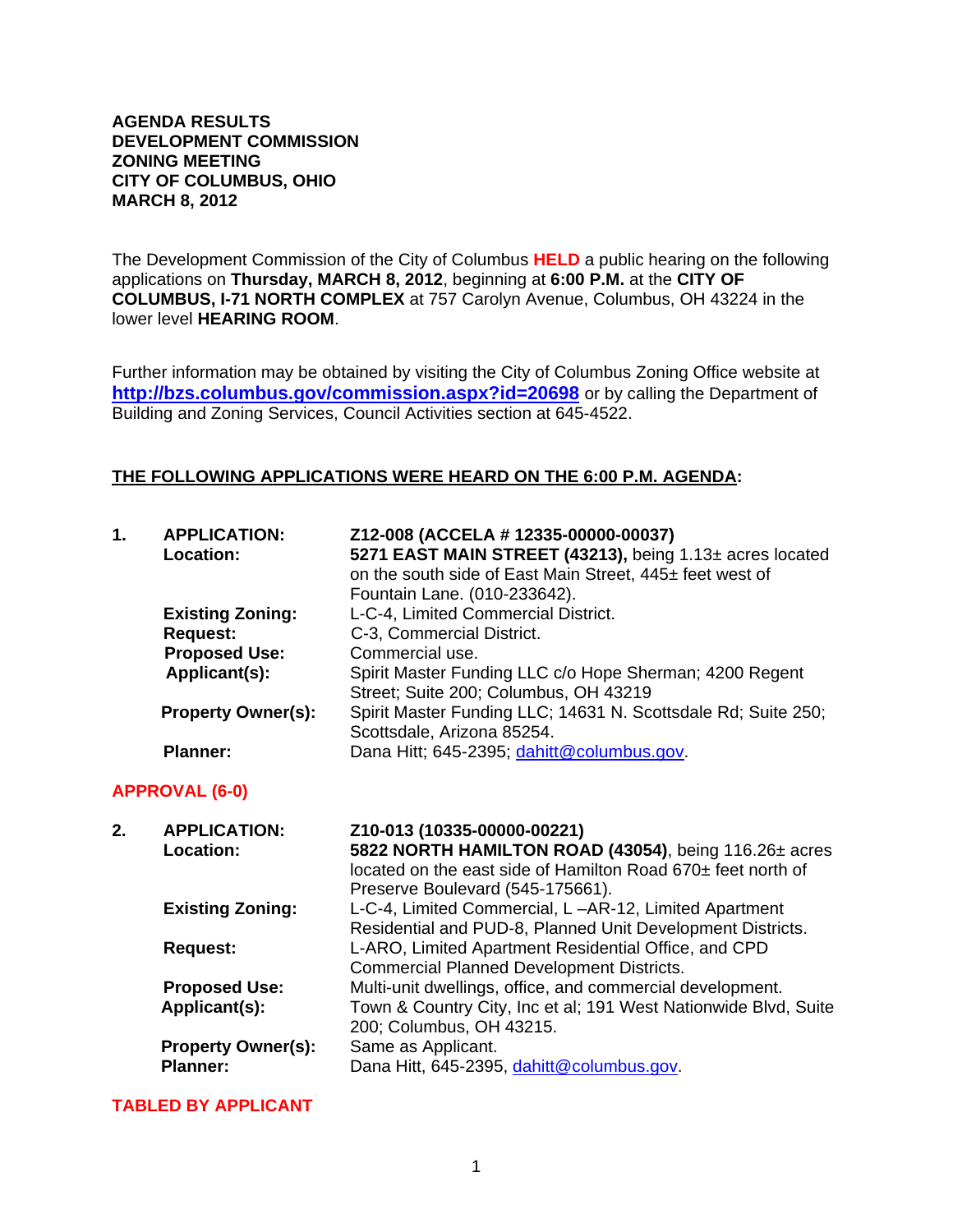| 3. | <b>APPLICATION:</b>       | Z12-001 (11335-00000-00753)                                 |
|----|---------------------------|-------------------------------------------------------------|
|    | Location:                 | 4042 MORSE ROAD (43230), being 13.53± acres located at the  |
|    |                           | northeast corner of Transit Drive and Service Road 7A, 650± |
|    |                           | feet north of Morse Road (600-150027).                      |
|    | <b>Existing Zoning:</b>   | CPD, Commercial Planned Development District.               |
|    | <b>Request:</b>           | CPD, Commercial Planned Development District.               |
|    | <b>Proposed Use:</b>      | Extended-stay hotel.                                        |
|    | Applicant(s):             | Columbus Executive Suites, LLC; c/o Jill S. Tangeman,       |
|    |                           | Attorney; 52 East Gay Street; Columbus, OH 43215.           |
|    | <b>Property Owner(s):</b> | Faith Christian Center; c/o Ed Wilcox; 5202 Smothers Road;  |
|    |                           | Westerville, OH 43082.                                      |
|    | <b>Planner:</b>           | Shannon Pine, 645-2208, spine@columbus.gov.                 |

# **WITHDRAWN BY APPLICANT**

| 4. | <b>APPLICATION:</b><br><b>Location:</b> | Z11-023 (11335-00000-00427) (RECONSIDERATION)<br>812 MANSFIELD AVENUE (43219), being 0.23± acres located<br>on the east side Mansfield Avenue, 145± feet north of Bliss<br>Street. (010-004218, North Central Area Commission). |
|----|-----------------------------------------|---------------------------------------------------------------------------------------------------------------------------------------------------------------------------------------------------------------------------------|
|    | <b>Existing Zoning:</b>                 | R-3, Residential District.                                                                                                                                                                                                      |
|    | <b>Request:</b>                         | L-M, Limited Manufacturing District.                                                                                                                                                                                            |
|    | <b>Proposed Use:</b>                    | Warehouse or office uses.                                                                                                                                                                                                       |
|    | Applicant(s):                           | Donald J. Compton & Anna B. Compton, Trustees; c/o Jeffrey L.<br>Brown, Atty.; Smith and Hale; 37 West Broad Street, Suite 725;<br>Columbus, OH 43215.                                                                          |
|    | <b>Property Owner(s):</b>               | Donald J. Compton & Anna B. Compton, Trustees; 1000 Urlin<br>Avenue; Worthington, OH 43212                                                                                                                                      |
|    | <b>Planner:</b>                         | Dana Hitt, 645-2395; dahitt@columbus.gov                                                                                                                                                                                        |

## **TABLED BY APPLICANT**

| 5. | <b>APPLICATION:</b><br>Location: | Z12-004 (ACCELA # 12335-00000-00003)<br>1140 CHAMBERS ROAD (43212), being 0.06± acres located<br>on the north side of Chambers Road, 700± feet west of Kenny<br>Road. (010-082247). |
|----|----------------------------------|-------------------------------------------------------------------------------------------------------------------------------------------------------------------------------------|
|    | <b>Existing Zoning:</b>          | R, Rural District.                                                                                                                                                                  |
|    | <b>Request:</b>                  | L-M, Limited Manufacturing District.                                                                                                                                                |
|    | <b>Proposed Use:</b>             | Commercial use.                                                                                                                                                                     |
|    | Applicant(s):                    | Westwood Cabinetry and Millwork, LLC; c/o Jeffrey L. Brown,<br>Atty.; Smith and Hale; 37 West Broad Street, Suite 725;<br>Columbus, OH 43215.                                       |
|    | <b>Property Owner(s):</b>        | Estate of Rebecca Larkins c/o J. Michael Evans, Administrator;<br>261 W. Johnstown Road; Columbus, Ohio 43230.                                                                      |
|    | <b>Planner:</b>                  | Dana Hitt; 645-2395; dahitt@columbus.gov.                                                                                                                                           |

**APPROVAL (6-0)**